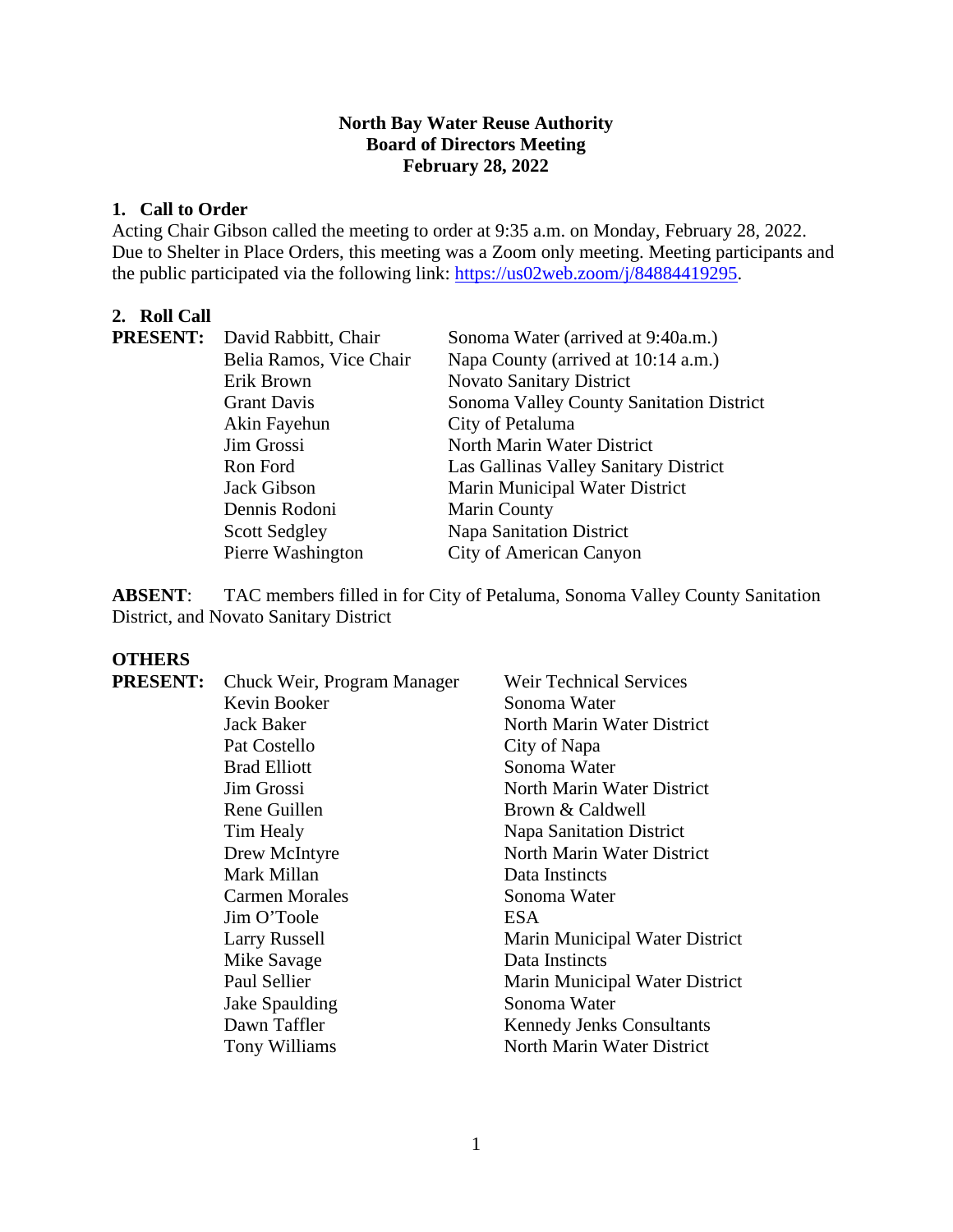### **3. Public Comments**

There were no members of the public.

### **4. Introductions**

 Introductions were made for the benefit of new Director Ron Ford, Las Gallinas Valley Sanitary District.

# **5. Board Meeting Minutes of November 29, 2021**

On a motion by Director Rodoni, seconded by Director Russell, the minutes of the November 29, 2021, meeting were unanimously approved by the Board by a roll call vote.

### **6. Election of Officers**

Chair Rabbitt joined the meeting and assumed the Chair role. He thanked Director Gibson for filling in for him. The Program Manager stated that the Current Chair is David Rabbitt, and the Vice Chair is Belia Ramos. Chair Rabbitt requested nominations from his colleagues. Director Gibson nominated, seconded by Director Rodoni, David Rabbitt for Chair. Director Rodoni nominated, seconded by Director Russell, Jack Gibson for Vice Chair. There were no further nominations. Both nominations were approved unanimously. For 2022, David Rabbitt will serve as Chair and Jack Gibson will serve as Vice Chair.

# **7. Report from the Chair**

Chair Rabbitt noted that there were reports from the Technical Advisory Committee, Item No. 7.a and the Consultant Progress Reports, Item No. 7.b as part of his report. He stated that action items for the Board included Item No. 8, Authorization for Sonoma Water to Submit a Funding Application to USBR on Behalf of Phase 2 Participating Agencies, and determination of future meeting dates.

Following discussion, the Board agreed to meeting dates on March 28, April 25, and May 23, 2022 at the regular time of 9:30 a.m. via Zoom.

#### 7**.a Report from the Technical Advisory Committee**

 continued discussion on the four resilience arenas as well as Phase 2. As an action item from the The Program Manager and TAC Chair Healy provided a summary of the recent TAC meetings. The TAC met on January 11 and February 2, 2022. The agenda packets from each meeting were included in the packet for the Board's information. The TAC approved minutes from January 11, 2022 and draft minutes from February 2, 2011 were also included in the packet. The TAC TAC, Item No. 8, Authorization for Sonoma Water to Submit a Funding Application to USBR on Behalf of Phase 2 Participating Agencies is included in the Board agenda. The TAC also established a regular meeting date through the rest of 2022. The TAC will meet on the first Thursday of the month from  $1:00 - 2:00$  p.m. Meetings can be cancelled if there is no business to discuss.

#### 7**.b Consultant Progress Reports**

The consultant progress reports were included in the packet. This was an information item requiring no action by the Board.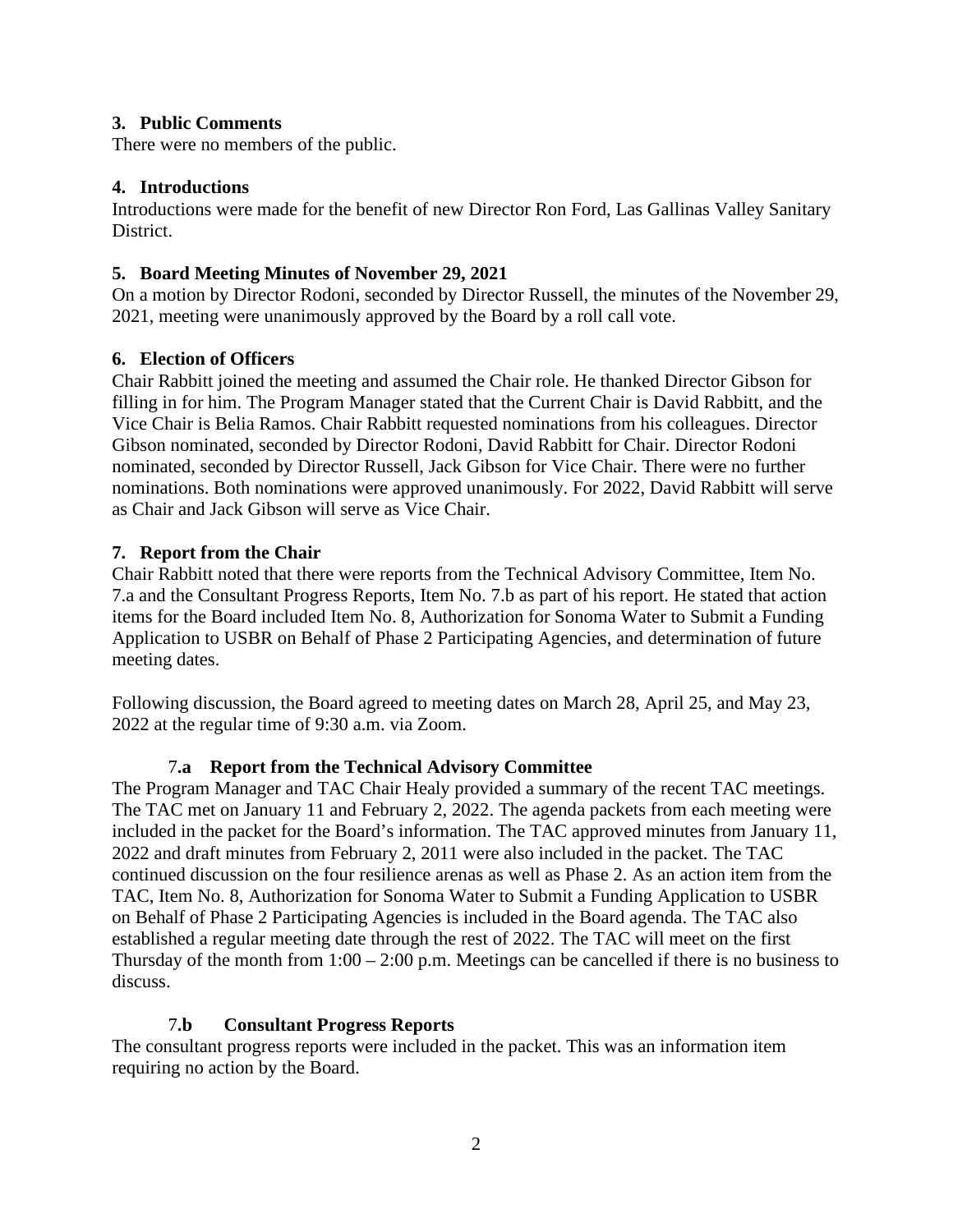### **8. Authorization for Sonoma Water to Submit a Funding Application to USBR on Behalf of Phase 2 Participating Agencies**

This item was a recommendation from the TAC. The application packet is due March 15, 2022. Preparation of the application has been under way for the last few weeks. On a motion by Director Gibson, seconded by Director Russell, Authorization for Sonoma Water to Submit a Funding Application to USBR on Behalf of Phase 2 Participating Agencies was unanimously approved by a roll call vote.

# **9. Declaration of a State of Emergency pursuant to AB361 due to COVID-19 to Continue Remote Meetings Until the State of Emergency is Rescinded or Until January 1, 2024, Whichever Occurs First**

The Board discussed the issue of remote meetings and agreed that remote meetings are preferable as attendees do not have to spend time driving to the meeting and it reduces the carbon footprint of the meetings. On a motion by Director Sedgley, seconded by Director Rodoni to approve the Declaration of a State of Emergency pursuant to AB361 due to COVID-19 to Continue Remote Meetings Until the State of Emergency is Rescinded or Until January 1, 2024, Whichever Occurs First was unanimously approved by a roll call vote.

### **10. Financial Reports for Fiscal Year Ending June 30, 2022.**

 that funds for the consultants and Sonoma Water were running low. Jake Spaulding noted that there was an action item for a budget amendment to cover Sonoma Water administrative tasks The Board reviewed the financial reports and noted that expenses were tracking normally and through the end of the fiscal year. This was an information item only, requiring no action by the Board.

#### **11. Update on Napa Valley Drought Contingency Plan**

Pat Costello, City of Napa, provided a PowerPoint presentation that was included in the packet on the Napa Valley Drought Contingency Plan (DCP). Partial funding for the DCP came from NBWRA. Mr. Costello highlighted the purpose, required elements, oversight, and results of the DCP. The draft has been submitted to USBR and comments are pending. There was discussion as to how DCP recommended projects could be eligible for Title XVI funding and possible NBWRA assistance. Board members thanked Mr. Costello for his highly informative presentation. This was an information item only, requiring no action by the Board.

# **12. Phase 1: Status of Reconciliation and Closeout Activities**

 be allocated to the Phase 1 agencies and then the reconciliation process can begin. Drew McIntyre asked if there were any additional items that needed to be submitted. Jake Spaulding Jake Spaulding gave an update on the reconciliation and close out activities for Phase 1. He noted that a final Reimbursement Request Memo, for approximately \$800,000, dated February 16, 2022, was recently submitted to USBR to officially close out the Title XVI funding agreement. The submittal included a Federal Financial Report, Final Project Report, Project Descriptions, and Maps and Photos for the 12 sub-projects. Once the funding is received, it will responded that only the annual recycled water reports were now required.